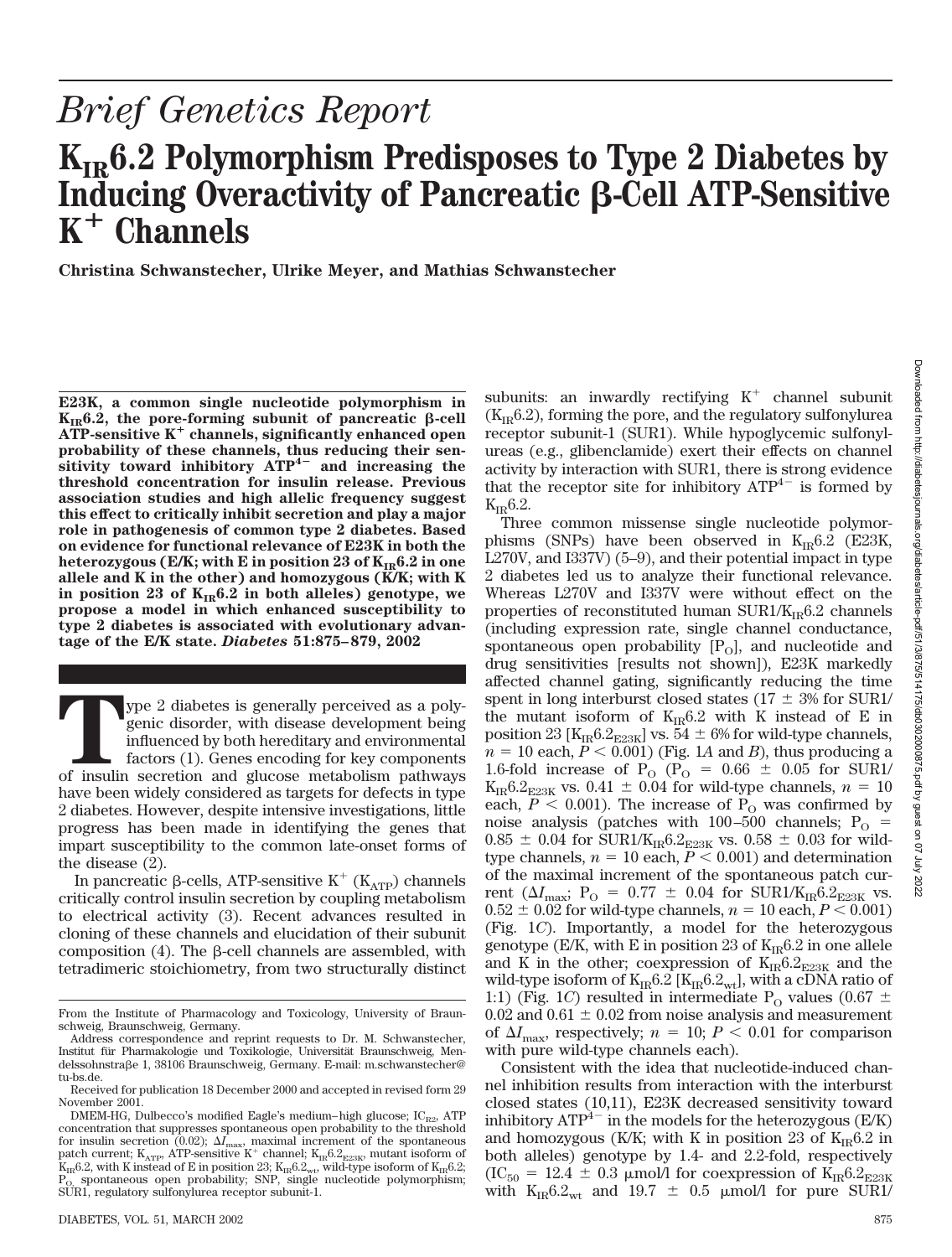

FIG. 1. E23K induces overactivity of SUR1/K<sub>IR</sub>6.2 channels by reducing the time spent in interburst closed states. A: Representative single-channel currents recorded from inside-out patches of COS-1 cells transiently coexpressing human SUR1 with wild-type  $(K_{IR}6.2<sub>wt</sub>)$  or **mutant KIR6.2 (KIR6.2E23K) (absence of nucleotides). 1 and 0 indicate the open and closed channel levels, respectively.** *B***: Open and closed time** distributions from the records shown in part A. Whereas open time distributions did not differ significantly ( $T<sub>o</sub> = 3.1$  or 3.0 ms for wild-type and mutant channels, respectively), E23K induced a loss of the longer closed events (wild-type channels:  $T_{C1} = 0.47$  ms,  $A_1 = 83\%$ ,  $T_{C2} = 45$  ms, and  $A_2 = 17\%$ ; mutant channels:  $T_{C1} = 0.40$  ms,  $A_1 = 97\%$ ,  $T_{C2} = 6.7$  ms, and  $A_2 = 3\%$  ), where  $T_O$  is the time constant of the open state;  $T_{C1}$ ,  $T_{C2}$ ,  $A_1$ , **and A2 are time constants or relative fractions of short (intraburst) or long (interburst) closed states, respectively.** *C***: E23K reduces the maximal** increment of the patch current  $(\Delta I_{\text{max}})$ , see RESEARCH DESIGN AND METHODS). Representative traces recorded from inside-out patches of COS-1 cells transiently coexpressing human SUR1 with  $K_{IR}6.2_{wt}$ ,  $K_{IR}6.2_{E23K}$ , or  $K_{IR}6.2_{wt}$  plus  $K_{IR}6.2_{E23K}$  (cDNA ratio of 1:1) as indicated. Patches with 100–500 channels were exposed to nucleotides,  $Mg^{2+}$ , and diazo activity, with maximal activity ( $P_0 = 1$ ) being defined by the simultaneous addition of 0.3 mmol/l diazoxide and 3 mmol/l GDP. The distance between these lines corresponds to  $\Delta I_{\rm max}$  (double-headed arrow). In these single experiments, calculation of spontaneous P<sub>o</sub> from  $\Delta I_{\rm max}$  (see<br>RESEARCH DESIGN AND METHODS) gave the following values: 0.47 (wild typ

 $K_{IR}6.2_{E23K}$  channels vs.  $8.9 \pm 0.2$  µmol/l for pure wild-type channels;  $n = 15$  each;  $P < 0.01$  or  $< 0.001$  for comparison with wild-type channels, respectively) (Fig. 2*A* and *B*).

Stimulation of insulin secretion requires reduction of the P<sub>O</sub> of pancreatic  $\beta$ -cell K<sub>ATP</sub> channels to values <0.02 (12). Both increased spontaneous  $P_{\Omega}$  values (Fig. 1), and reduced ATP sensitivity (Fig. 2*A*) contributed to a rightward shift of the corresponding ATP concentration  $(IC_{R2},$ defined as the ATP concentration that suppresses  $P_{\Omega}$  to the threshold for insulin secretion [0.02]) through E23K (Fig. 2*B*). This shift amounted to 1.5- or 3.1-fold in the models for the E/K and K/K state, respectively (IC<sub>R2</sub> = 154  $\pm$  6 µmol/l for coexpression of K<sub>IR</sub>6.2<sub>E23K</sub> with  $K_{IR}6.2_{wt}$  and 303  $\pm$  11 µmol/l for pure SUR1/K<sub>IR</sub>6.2<sub>E23K</sub> channels vs.  $98 \pm 4$  µmol/l for pure wild-type channels,

 $n = 15$  and  $P < 0.001$  for comparison with wild-type channels each). The effect of E23K on the  $IC_{R2}$  value was not altered by additional introduction of L270V and/or I337V (Fig. 2*C*).

All results obtained with the human isoforms were confirmed in channels reconstituted from mouse  $K_{IR}6.2$ plus hamster SUR1 (results not shown). Effects of E23K on  $P_{\rm O}$  and ATP sensitivity were consistent with previous reports on the role of the  $K_{IR}6.2 \text{ NH}_2$  terminus (10,11,13).

Results indicate that E23K in  $K_{IR}6.2$  significantly affects properties of pancreatic  $\beta$ -cell  $K_{ATP}$  channels, increasing spontaneous  $\hat{P}_{O}$  and reducing ATP sensitivity in models for the heterozygous (E/K) and homozygous (K/K) state (Figs. 1 and 2). Both effects contribute to a rightward shift of the ATP concentration required to suppress channel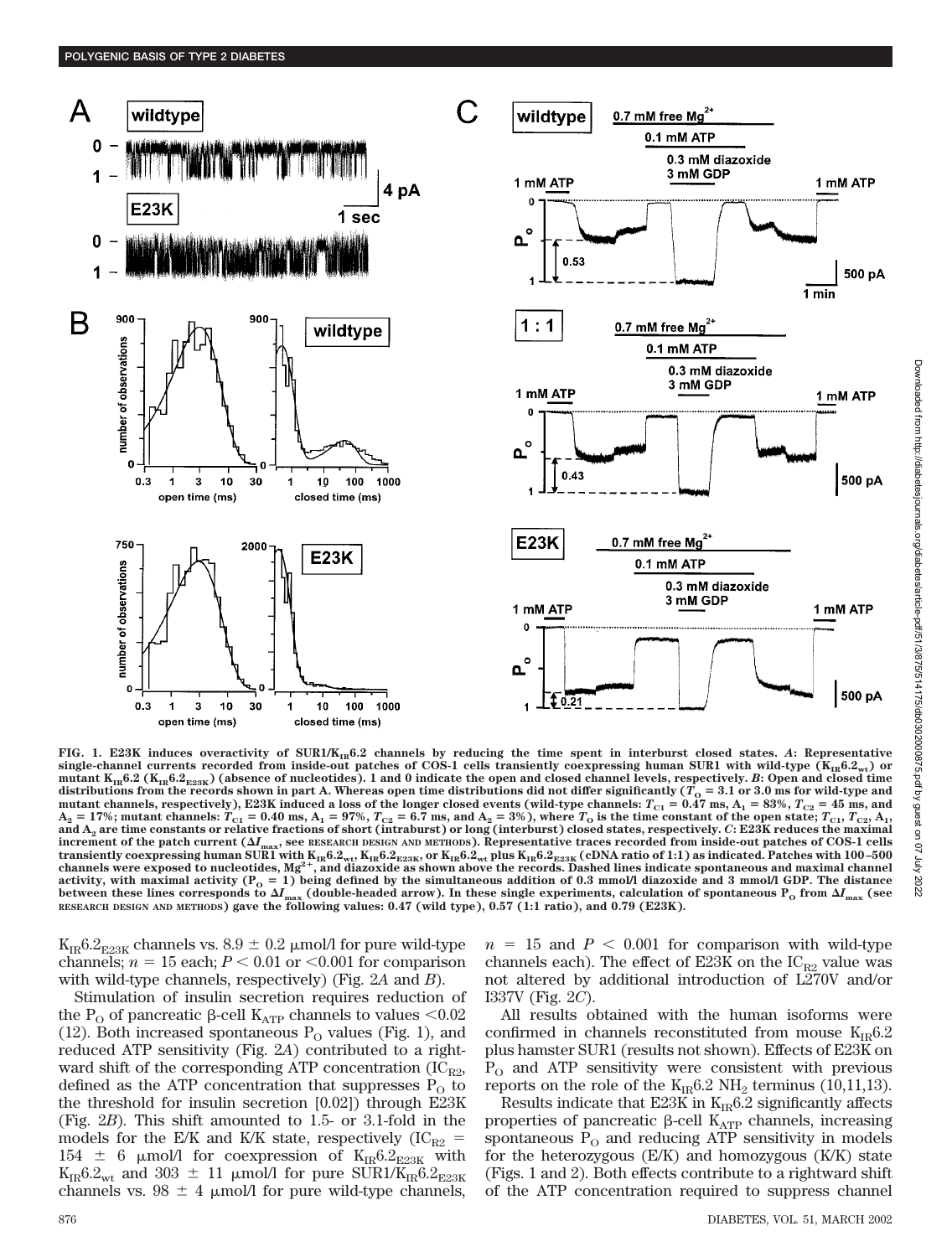

**FIG. 2. E23K** increases the ATP concentration required to suppress  $P_{\rm o}$  to 0.02.  $A$ : ATP sensitivity of wild-type or mutant SUR1/K<sub>IR</sub>6.2 channels transiently expressed in COS-1 cells (1:1, cDNA ratio of K<sub>IR</sub>6.2<sub>wt</sub> and K<sub>IR</sub>6.2<sub>g23K</sub>; see also Fig. 1*C*). Representative currents were recorded from<br>inside-out patches exposed to ATP<sup>4–</sup> as shown above the records. D  $\mu$ mol/l ATP<sup>4-</sup>. IC<sub>50</sub> values in these registrations were 7.9  $\mu$ mol/l (wild type), 11.7  $\mu$ mol/l (1:1 ratio), and 24.6  $\mu$ mol/l (E23K). *B*: Concentration**inhibition curves from records as shown in A. Results were normalized to spontaneous**  $P_0$  **values determined in single-channel records (** $K_{IR}6.2<sub>wt</sub>$ **)**  $0.41, K_{IR}6.2_{E23K} = 0.66$ ; see text). The equivalent value for the 1:1 coexpression (0.50) was approximated as described under RESEARCH DESIGN AND мєтнорѕ. Data are shown as means ± SE (if larger than symbol size) of *n* = 15 independent experiments. IC<sub>50</sub> values for ATP and Hill coefficients<br>were: 8.9 ± 0.2 μmol/l, 1.26 (K<sub>IR</sub>6.2<sub>wt</sub>, ○); 12.4 ± 0.3 μmol/l, 1.25  $(K_{IR}6.2_{E23K}, \bullet)$ . The inset shows a magnified view of the *y*-axis for  $P_0 \le 0.04$ . The horizontal line represents  $P_0 \le 0.02$ . Intersections with the concentration-inhibition curves indicate the ATP concentration (IC<sub>R2</sub>) at which residual activity reaches 2% of maximal channel activity. IC<sub>R2</sub><br>values were 98 ± 4 μmol/l (K<sub>IR</sub>6.2<sub>wt</sub>), 154 ± 6 μmol/l (K<sub>IR</sub>6.2<sub>wt</sub> + K of E23K on IC<sub>R2</sub> values was not altered by additional introduction of L270V and/or I337V into human K<sub>IR</sub>6.2. IC<sub>R2</sub> values for ATP were calculated based on determination of  $P_o$  in single-channel registrations (see Fig. 1A) and concentration-inhibition curves as shown in *A* and *B* (1:1 coexpression of  $K_{IR}6.2_{wt}$  and  $K_{IR}6.2_{E23K}$ ; see *A* and *B*). \**P* < 0.01 for comparison with the wild type (*n* = 8–16).

activity to the threshold for insulin secretion  $(IC_{R2})$  (Fig. 2*B*), implying that E23K might induce a critical inhibition of release.

This idea is strongly supported by recent reports that demonstrate that lowering ATP sensitivity by no more than 3.6-fold induces severe neonatal diabetes in transgenic mice (3), and that reveal clear association of homozygous E23K (K/K) with type 2 diabetes in Caucasians (overall  $\chi^2 = 21.3$  with 1 df,  $P < 0.000004$ ) (8,9). Particularly, the latter studies suggest that because of its high allelic prevalence (weighted averaged estimate in Cauca $sians = 34\%)$  (5–9), E23K is of considerable importance in the pathogenesis of common type 2 diabetes.

Additional evidence in favor of E23K derives from reinterpretation of published association studies (5–8,14– 16), as follows:

- Partial absence of coupling with E23K led to a lack of detectable association of homozygous I337V with type 2 diabetes (8), arguing against localization of the disease locus downstream (i.e., in the 3' direction) codon 337 of the  $K_{IR}6.2$  gene.
- Besides codon 270, there is no additional common missense SNP within the  $K_{IR}6.2$  gene (5–8), excluding  $K_{IR}6.2$ as potential site for an alternative causative variant.
- At 7.5 kb from the 5' end of the  $K_{IR}6.2$  gene, a common missense SNP in codon 1369 of the SUR1 gene was found to be in linkage disequilibrium with E23K in  $K_{IR}6.2$  $($ >77%) (6). In another population, however, linkage could not be confirmed (8,16), and thus, similar to the conclusion drawn above, localization of the causative variant upstream (i.e., in the 5 direction) codon 1369 in the SUR1 gene seems unlikely.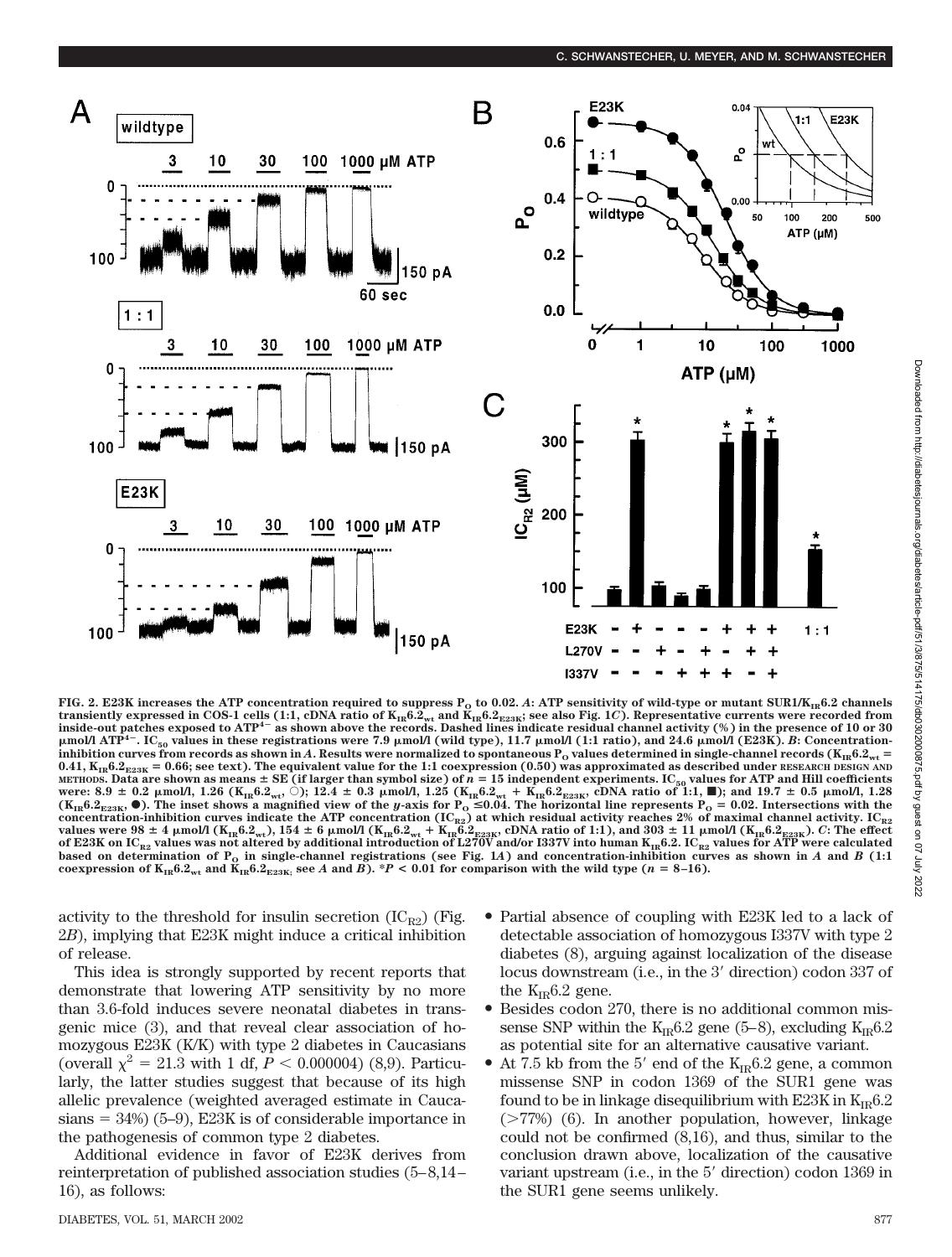• Regions coding for the COOH terminus of SUR1 (exons 33–39) did not enclose any further common SNPs with potential functional relevance (14,16); hence, so far the only alternative candidate chromosomal section left would be that in-between the genes for SUR1 and  $K_{IR}6.2$ , encompassing the promoter region of  $K_{IR}6.2$  (17). Modulation of  $K_{IR}6.2$  expression, however, is presumably not involved because isolated targeted overexpression of  $K_{IR}6.2$  does not lead to enhanced formation of functional channels (3).

We conclude that E23K promotes development of type 2 diabetes by increasing the threshold ATP concentration, thus inducing overactivity of pancreatic  $\beta$ -cell  $K_{ATP}$  channels and inhibiting insulin secretion. This model is consistent with the postulated critical role of an inborn secretory defect in the genesis of type 2 diabetes (1).

The conclusion that E23K may induce a discrete inhibition of insulin secretion is supported by a study in healthy young adults (7). Here, E23K was associated with either direct (slightly reduced glucose-stimulated release) or indirect (elevated insulin sensitivity or glucose effectiveness) (examples in 18,19) evidence for decreased secretion. However, because most of these effects did not reach statistical significance, definite proof of reduced secretion will require additional, more detailed clinical studies.

High allelic frequency of E23K in Caucasians (see above) with similar values in all populations screened (5–9) suggests that E23K represents a balanced polymorphism, conferring selectionary advantage through finetuning of insulin secretion in heterozygotes. By reducing glucose uptake in muscle and fat, discrete inhibition of release might result in favorable substrate supply for tissues with insulin-independent uptake, and hence high frequency of the E/K state  $(\sim 45\%)$  (5–9) might have evolved as an adaptation to the human brain. Notably, this model implies increased susceptibility to type 2 diabetes as an inherent price for the evolutionary benefit of the heterozygous state, and thus E23K provides evidence in support of the "thrifty genotype" hypothesis (20). However, diverging from this concept, predisposition might have evolved as a response to altered tissue demands rather than periodic famine.

Early studies (5–7) were unable to reveal the impact of E23K because they were not designed to detect a trait with a relative risk as low as 2, based on small quantitative changes of channel properties. Specifically, the number of probands in initial association studies (5–7) were too low to reach statistical significance, and functional analysis was restricted to assessment of end points of metabolic channel control (5). The latter presumably prompted failure to detect relevance of the polymorphism because E23K affects neither maximal nucleoside diphosphate– induced channel activation (i.e., metabolic inhibition through 3 mmol/l azide [5]) nor maximal ATP-mediated closure (i.e., millimoles per liter of resting ATP levels [5]) (Fig. 1*C*).

A recent family-based study failed to replicate association between E23K and type 2 diabetes (21). However, this contradictory result is presumably explained by weak predisposition through the heterozygous state plus specific selection of probands with type 2 diabetes. The study did not focus on the typical type 2 diabetic patient but was mainly grounded on younger probands with prediabetic irregularities of glucose homeostasis. Yet here, discrete inhibition of insulin release is expected to be balanced by compensatory mechanisms (e.g., increased insulin sensitivity or glucose effectiveness; see above).

The present report is the first to identify the subtle variation of  $K_{ATP}$  channel function that is induced by E23K in  $K_{IR}$ 6.2. We infer that this functionally relevant SNP plays an important role in the pathogenesis of common type 2 diabetes and propose a model in which predisposition results as an implicit price for advantage associated with the heterozygous state.

#### **RESEARCH DESIGN AND METHODS**

**Materials.** All chemicals were obtained from the sources described elsewhere (22).

**Molecular biology.** Point mutations were introduced into human (GenBank Q14654) or mouse (GenBank D50581)  $K_{IR}$ 6.2 by standard molecular biology techniques, and constructs were sequenced to verify PCR fidelity before transfection. For analysis of combinations of the polymorphisms (Fig. 2*C*), mutations were sequentially introduced into the same  $K_{IR}6.2 \text{ cDNA.}$ 

**Electrophysiology.** Transfections were performed as described (22). COS-1 cells were cultured in Dulbecco's modified Eagle's medium–high glucose (DMEM-HG) (10 mmol/l glucose) supplemented with 10% FCS, plated at a density of 8  $\times$   $10^4$  cells/dish (35 mm), and allowed to attach overnight. For analysis of single-channel kinetics (Fig. 1A and  $B$ ), 2  $\mu$ g of pECE-human SUR1 (GenBank NP\_000343) complementary DNA and 2  $\mu$ g of pECE-human K<sub>IR</sub>6.2 complementary DNA were mixed and used to transfect six 35-mm plates. Amounts of complementary DNA used in transfections for patches with  $>100$ channels (Figs.  $1C$  and  $2$ ) were 10-fold higher ( $20 \mu$ g each) than those for measurement of single-channel kinetics. In controls we used pECE-hamster SUR1 (GenBank A56248) and pECE-mouse  $K_{IR}$ 6.2 instead of the human isoforms. For transfection the cells were incubated for 4 h in a Tris-buffered salt solution containing DNA (5–10  $\mu$ g/ml) plus DEAE-dextran (1 mg/ml), 2 min in HEPES-buffered salt solution plus DMSO (10%), and 4 h in DMEM-HG plus chloroquine (100  $\mu$ mol/l). Cells were then returned to DMEM-HG plus 10% FCS. Experiments in the inside-out configuration of the patch-clamp technique were performed 1–2 days after transfection at room temperature. Membrane patches were clamped at  $-50$  mV. The intracellular bath solution contained (in mmol/l): 140 KCl,  $2$  CaCl<sub>2</sub>, 10 EDTA, and  $5$  HEPES (pH 7.15). The pipette solution contained (in mmol/l): 140 KCl, 2.6 CaCl<sub>2</sub>, 1.2 MgCl<sub>2</sub>, and 10 HEPES (pH 7.4).

Open and closed time distributions in single-channel registrations (Fig. 1*B*) were analyzed using pCLAMP Software version 6.0 (Axon Instruments, Union City, CA).  $T_{\rm O}$  is the time constant of the open state;  $T_{\rm C1}$ ,  $T_{\rm C2}$ ,  $A_{\rm 1}$ , and  $A_{\rm 2}$  are time constants or relative fractions of short (intraburst) or long (interburst) closed states, respectively. The fraction of time spent in long interburst closed states (P<sub>C2</sub>) was calculated with P<sub>C2</sub> = (T<sub>C2</sub> × A<sub>2</sub>)/(T<sub>C1</sub> × A<sub>1</sub> + T<sub>C2</sub> × A<sub>2</sub>) ×  $(1 - P<sub>O</sub>)$ , where  $P<sub>O</sub>$  is the mean  $P<sub>O</sub>$  (in the absence of drugs and nucleotides) calculated from single-channel current registrations (see below).

For calculation of  $P_{O}$  from single-channel currents, only records without superimposed openings were accepted.  $P<sub>O</sub>$  was calculated by dividing the total time the channel spent in the open state by the sample time (30 s). For assessment of  $P_0$  by noise analysis (10) or determination of the maximal current increment  $(\Delta I_{\text{max}})$  (Fig. 1*C*), patches with multiple channels were used. Density of  $K_{ATP}$  channels per patch ranged from 100 to 500. Estimates of  $P_{\Omega}$  were not affected by this variation. In coexpression experiments (K<sub>IR</sub>6.2<sub>wt</sub> plus  $K_{IR}6.2_{E23K}$  with a cDNA ratio of 1:1) (Fig. 1C), patches with  $>150$ channels were chosen to attain an acceptable frequency of each channel species (22). P<sub>o</sub> was calculated with P<sub>o</sub> = 1 –  $\left[\sigma^2/(i \times I)\right]$  or P<sub>o</sub> =  $I/(I +$  $\Delta I_{\text{max}}$ ), respectively, where *I* is the mean spontaneous patch current (in the absence of drugs and nucleotides),  $\sigma^2$  is the variance, *i* is the single channel current, and  $\Delta I_{\text{max}}$  is the increment of the patch current induced by the simultaneous addition of 0.3 mmol/l diazoxide plus 3 mmol/l GDP (Fig. 1*C*).

For analysis of ATP sensitivity (Fig. 2), patches were chosen with little "run-down" over the measuring period, and effects were corrected for this loss of channel activity by use of linear interpolation. Artifacts caused by incomplete wash-out or slow reversibility were excluded by making sure that experiments with stepwise decrease of the  $ATP^{4-}$  concentration yielded  $EC_{50}$ values and slope factors identical to those from experiments with stepwise increases of the concentration. Variation of channel densities (see above) did not affect percentage of sensitive channels,  $EC_{50}$  values, or Hill coefficients